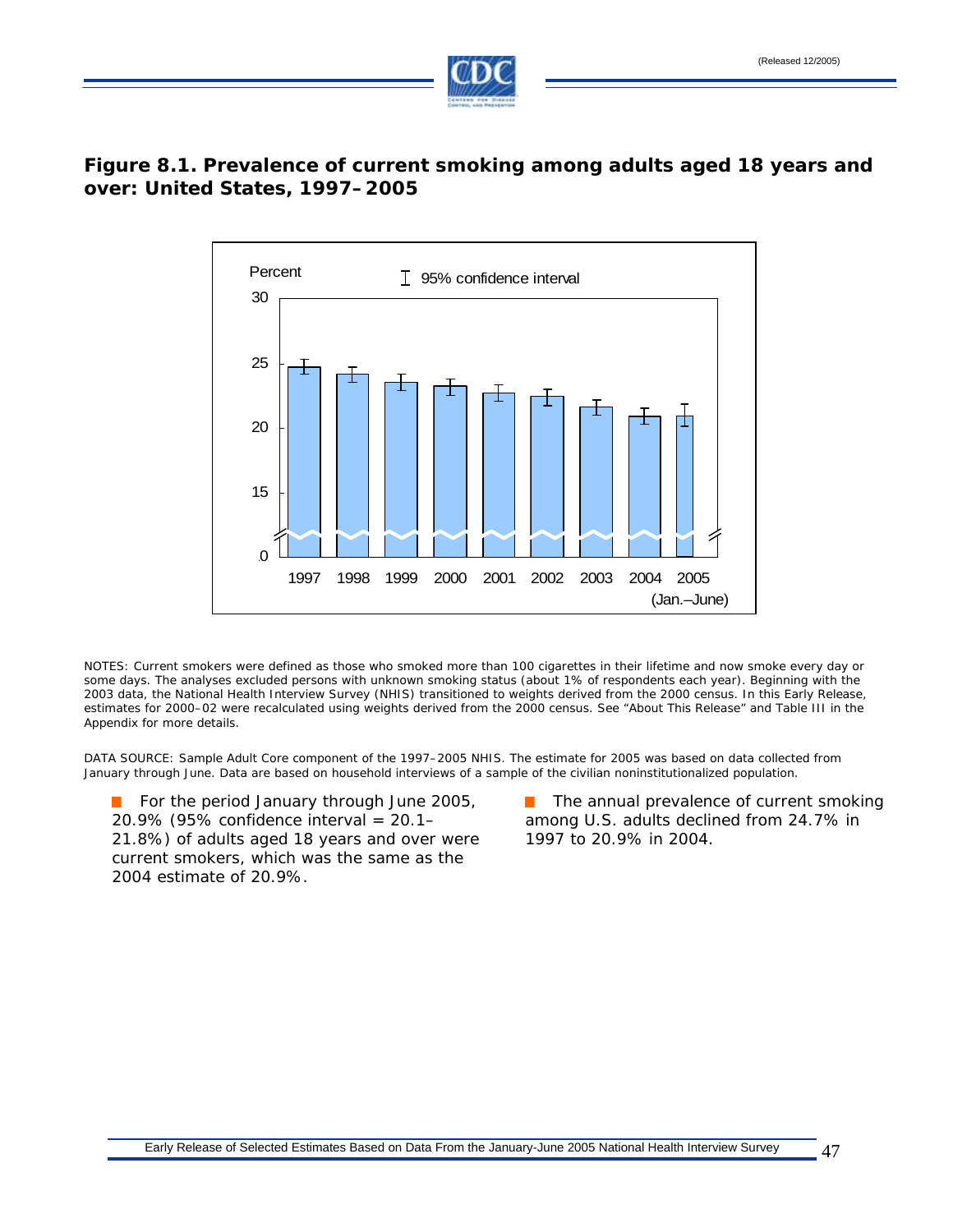

# **Figure 8.2. Percent distribution of smoking status among adults aged 18 years and over, by sex: United States, January–June 2005**



NOTES: Current smokers were defined as those who smoked more than 100 cigarettes in their lifetime and now smoke every day or some days. The analyses excluded 127 persons (0.8%) with unknown smoking status.

DATA SOURCE: Based on data collected from January through June in the Sample Adult Core component of the 2005 National Health Interview Survey. Data are based on household interviews of a sample of the civilian noninstitutionalized population.

 $\mathcal{L}_{\text{max}}$ higher for men (24.1%) than for women higher for men than for women, and the

The percentage of current smokers was  $\blacksquare$  The percentage of former smokers was (17.9%). percentage of those who had never smoked was higher for women than for men.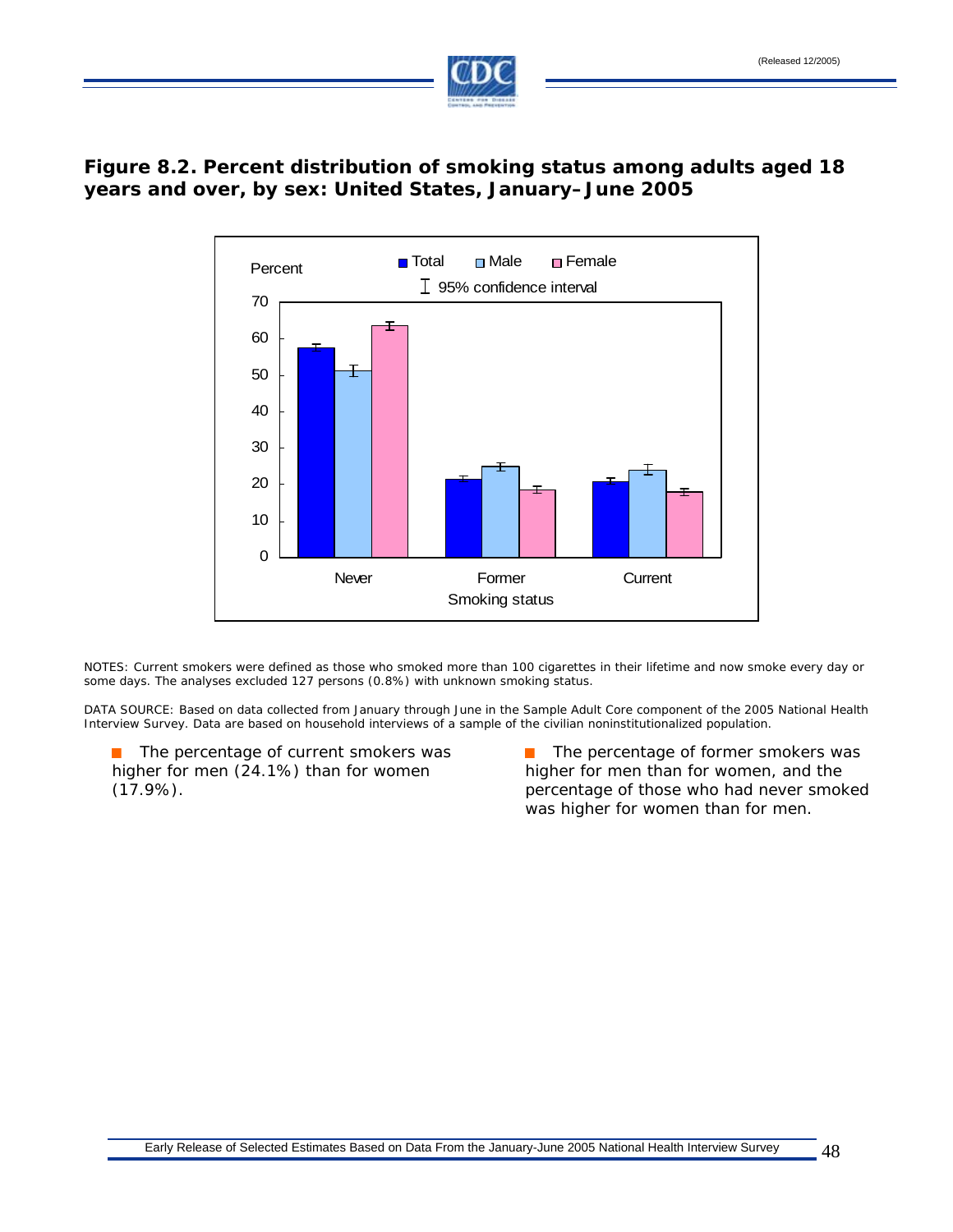

## **Figure 8.3. Prevalence of current smoking among adults aged 18 years and over, by age group and sex: United States, January–June 2005**



NOTES: Current smokers were defined as those who smoked more than 100 cigarettes in their lifetime and now smoke every day or some days. The analyses excluded 127 persons (0.8%) with unknown smoking status.

DATA SOURCE: Based on data collected from January through June in the Sample Adult Core component of the 2005 National Health Interview Survey. Data are based on household interviews of a sample of the civilian noninstitutionalized population.

adults who were current smokers was lower 64 years, men were more likely than women among adults aged 65 years and over (8.9%) to be current smokers. than among adults aged 18–44 years (24.3%) and 45–64 years (21.5%). This pattern in current smoking by age group was seen in both men and women.

For both sexes combined, the percentage of  $\Box$  For the age groups 18–44 years and 45–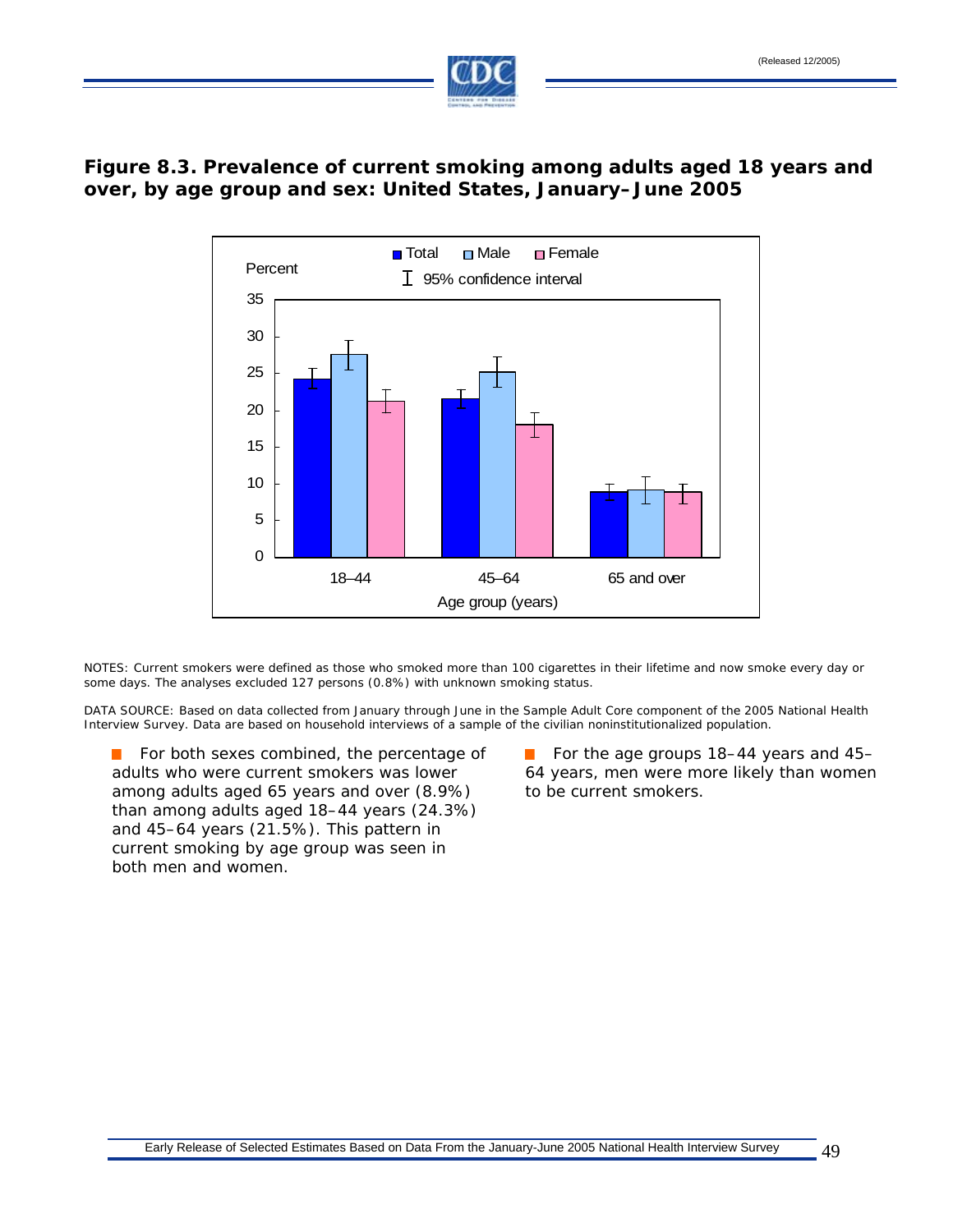

### **2005 Figure 8.4. Age-sex-adjusted prevalence of current smoking among adults aged 18 years and over, by race/ethnicity: United States, January–June**



NOTES: Current smokers were defined as those who smoked more than 100 cigarettes in their lifetime and now smoke every day or some days. The analyses excluded 127 persons (0.8%) with unknown smoking status. Estimates are age-sex adjusted to the 2000 projected U.S. standard population using five age groups: 18–24 years, 25–34 years, 35–44 years, 45–64 years, and 65 years and over.

DATA SOURCE: Based on data collected from January through June in the Sample Adult Core component of the 2005 National Health Interview Survey. Data are based on household interviews of a sample of the civilian noninstitutionalized population.

The age-sex-adjusted prevalence of current Non-Hispanic white adults and non- $\mathcal{L}_{\mathcal{A}}$ smoking was 14.3% for Hispanic persons, 22.5% Hispanic black adults were more likely than for non-Hispanic white persons, and 22.7% for Hispanic adults to be current smokers. non-Hispanic black persons.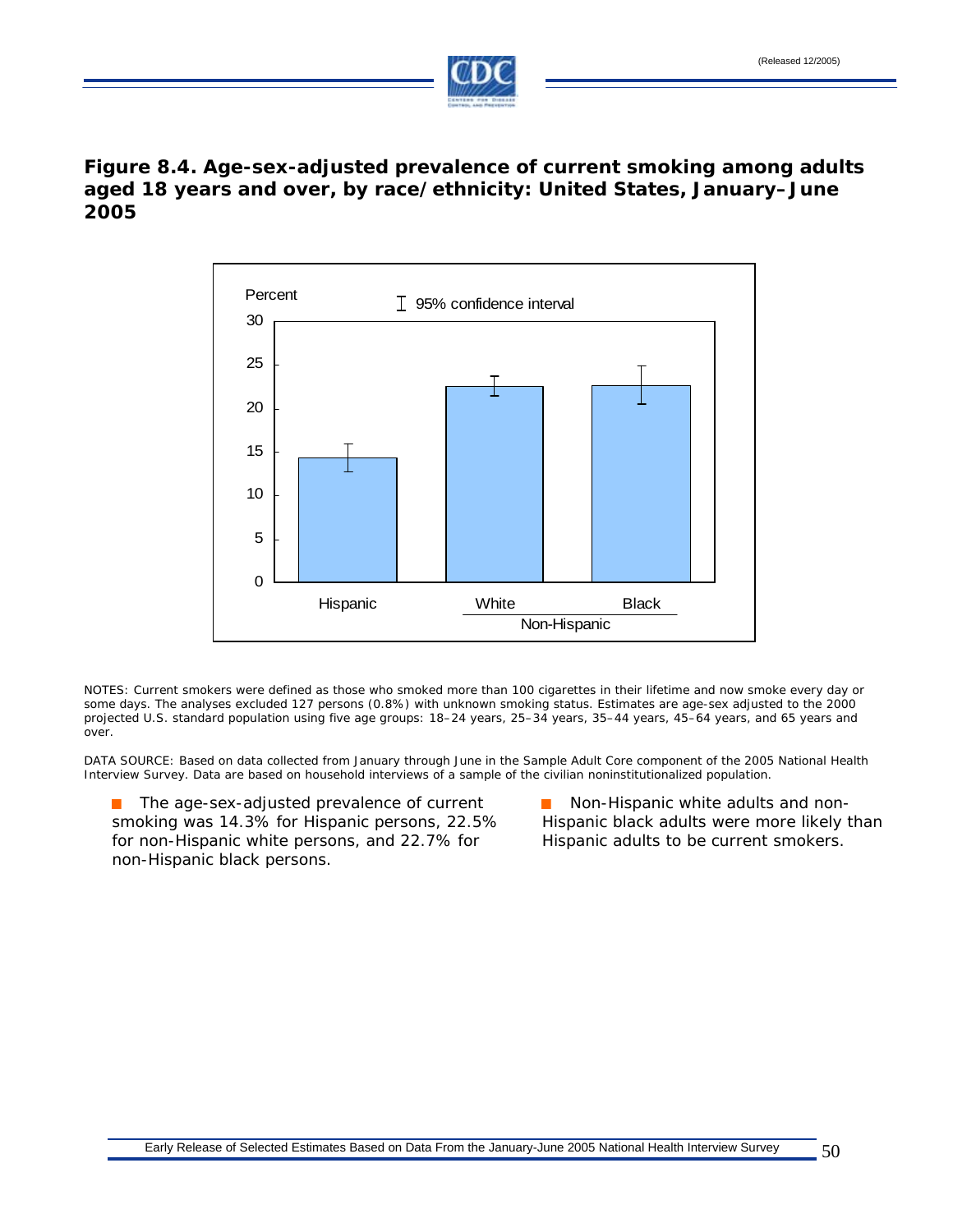

#### **Data tables for figures 8.1–8.4:**

**Data table for figure 8.1. Prevalence of current smoking among adults aged 18 years and over: United States, 1997–2005** 

|                                                      | Percent (95% confidence interval) |                           |  |  |
|------------------------------------------------------|-----------------------------------|---------------------------|--|--|
| Year                                                 | Crude <sup>1</sup>                | Age-adjusted <sup>2</sup> |  |  |
| 1997                                                 | $24.7(24.1 - 25.3)$               | 24.6 (24.0-25.1)          |  |  |
| 1998                                                 | $24.1(23.5 - 24.7)$               | $24.0(25.1 - 26.8)$       |  |  |
| 1999                                                 | 23.5 (22.9-24.1)                  | $23.3(22.7 - 24.0)$       |  |  |
| 2000                                                 | 23.2 (22.5-23.8)                  | $23.1(22.5-23.7)$         |  |  |
| 2001                                                 | $22.7(22.1 - 23.3)$               | $22.6(22.0-23.2)$         |  |  |
| 2002                                                 | $22.4(21.7-23.0)$                 | $22.3(21.7-22.9)$         |  |  |
| 2003                                                 | $21.6(21.0 - 22.2)$               | $21.5(20.9 - 22.1)$       |  |  |
| 2004                                                 | $20.9(20.3 - 21.5)$               | $20.8(20.2 - 21.4)$       |  |  |
| January-June 2005                                    | $20.9(20.1 - 21.8)$               | 20.9 (20.0-21.7)          |  |  |
| ${}^{1}$ Crudo octimatos are presented in the figure |                                   |                           |  |  |

 $^{1}$ Crude estimates are presented in the figure.<br><sup>2</sup>Estimates for this Healthy Reaple 2010 Leadi

<sup>2</sup>Estimates for this Healthy People 2010 Leading Health Indicator are age adjusted to the 2000 projected U.S. standard population using five age groups: 18–24 years, 25–34 years, 35–44 years, 45–64 years, and 65 years and over.

NOTES: Beginning with the 2003 data, the National Health Interview Survey (NHIS) transitioned to weights derived from the 2000 census. In this Early Release, estimates for 2000–02 were recalculated using weights derived from the 2000 census. See "About This Release" and Table III in the Appendix for more details.

DATA SOURCE: NHIS, 1997–2005. Data are based on household interviews of a sample of the civilian noninstitutionalized population.

| adults aged 18 years and over, by sex: United States, January–June 2005 |         |                         |  |  |
|-------------------------------------------------------------------------|---------|-------------------------|--|--|
| Smoking status and sex                                                  | Percent | 95% confidence interval |  |  |
| <b>Never</b>                                                            |         |                         |  |  |
| Total                                                                   | 57.5    | $56.5 - 58.5$           |  |  |
| Male                                                                    | 51.1    | 49.6–52.6               |  |  |
| Female                                                                  | 63.5    | $62.3 - 64.7$           |  |  |
| Former                                                                  |         |                         |  |  |
| Total                                                                   | 21.5    | $20.7 - 22.3$           |  |  |
| Male                                                                    | 24.8    | $23.6 - 26.0$           |  |  |
| Female                                                                  | 18.5    | $17.6 - 19.5$           |  |  |
| Current                                                                 |         |                         |  |  |
| Total                                                                   | 20.9    | $20.1 - 21.8$           |  |  |
| Male                                                                    | 24.1    | $22.8 - 25.5$           |  |  |
| Female                                                                  | 17.9    | $17.0 - 18.9$           |  |  |

#### **Data table for figure 8.2. Percent distribution of smoking status among adults aged 18 years and over, by sex: United States, January–June 2005**

DATA SOURCE: National Health Interview Survey, 2005. Data are based on household interviews of a sample of the civilian noninstitutionalized population.